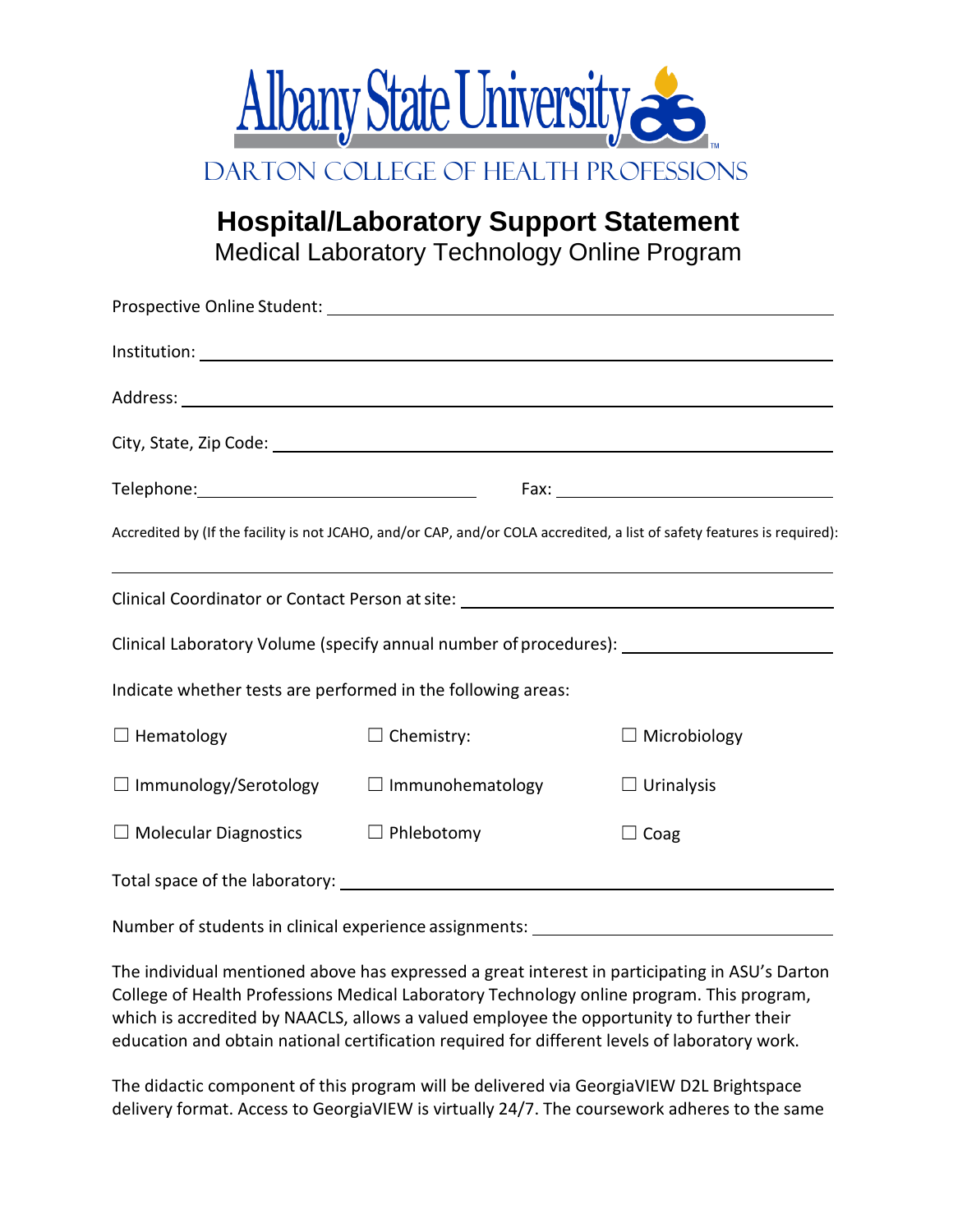rigorous standards as our on-campus component. Coursework will be completed within the semester timeframe. It is during the semester timeframe while the student is registered for a particular class that the laboratory component will be fulfilled. Externship (clinical rotations) competencies are completed the final semester in our program. The training must be completed at the student's work facility or other approved clinical site. For this to take place, the assistance of a mentor or other facilitator is required. The facilitator will *not* serve as a fulltime instructor, but should be available to answer questions, evaluate hands-on laboratory competencies, and give valuable assistance as needed. Various mentors may be utilized dependent upon the organization and size of the facility. Dependent on the applicant's skill level, the time involved for mentors will vary for each course.

Tentatively, the schedule is as follows:

Fall Semester: **Hematology**, hands-on lab tasks are instructed by a hospital employee who is put in charge of the student. This is for one day a week for approximately three hours a day. Once the student completes the task to satisfy evaluation, the student may leave.

Spring Semester: **Blood Bank**, same instructions as for Hematology. **Clinical Microbiology** two– three days for microbiology for 9 hours total or may require less time for completion. Once the student completes the task to satisfy evaluation, the student may leave.

Summer Semester: **Clinical Chemistry** The labs are **one - 2 days for chemistry** for a total of 5 hrs./wk. You will see that because Chemistry is so automated, some labs require no hands on involvement from the student. So, there will be less time in the hospital lab for this course.

Final Fall Semester: **Clinical Externship and Seminars course**, the externship is for the 16-week semester, divided into four-4 week sections. These sections are Hematology, Chemistry, Blood Bank, and Microbiology (coagulation, immunology, phlebotomy, and urinalysis are worked into these sections wherever they are performed in the hosting laboratory). The hours are 36 hours per week. Seminars is online only... however, we ask that the hospital allow the student access to patient information as they are to choose a patient and compose a case study to be turned in using power point at this time.

At the beginning of each course, the student will be given a list of clinical competencies that must be met to successfully complete the course. Those will be provided to you in our preceptor guide once you have made the decision to assist our student(s). The student and the clinical facility should discuss scheduling times for the student to complete the required tasks.

Prior to being accepted into the Medical Laboratory Technology on-line program, the student must obtain a statement of support indicating the employer understands this responsibility.